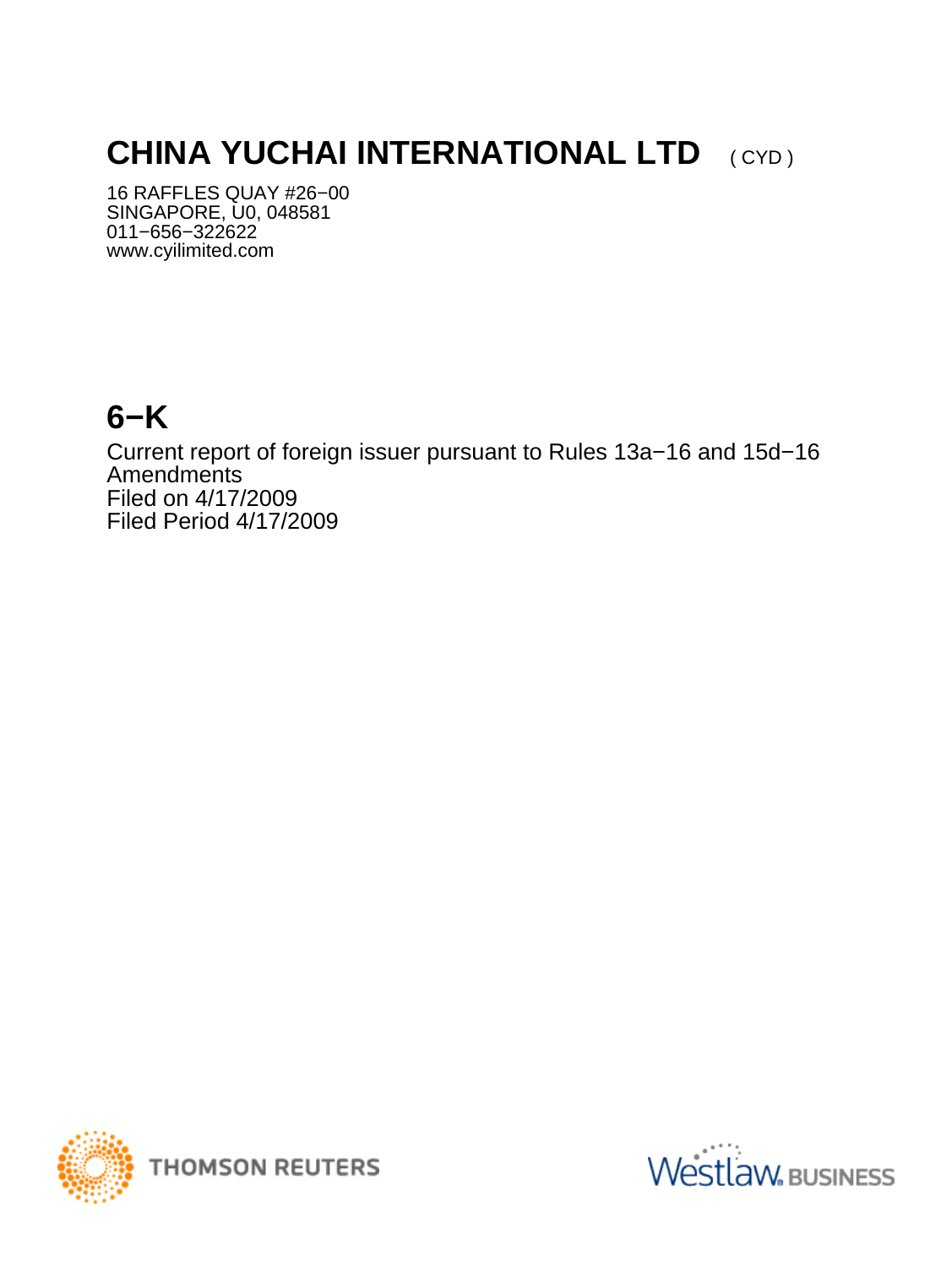#### **UNITED STATES SECURITIES AND EXCHANGE COMMISSION Washington, D.C. 20549**

## **Form 6−K**

#### REPORT OF FOREIGN PRIVATE ISSUER PURSUANT TO RULE 13a−16 OR 15d−16 UNDER THE SECURITIES EXCHANGE ACT OF 1934

April 17, 2009

Commission File Number: 1−13522

### **China Yuchai International Limited**

——————————————————————————————————— (Translation of registrant's name into English)

16 Raffles Quay #26−00 Hong Leong Building Singapore 048581

——————————————————————————————————— (Address of principal executive office)

Indicate by check mark whether the registrant files or will file annual reports under cover of Form 20−F or Form 40−F: [x] Form 20−F [ ] Form 40−F

Indicate by check mark if the registrant is submitting the Form 6−K in paper as permitted by Regulation S−T Rule 101(b)(1): [ ]

Indicate by check mark if the registrant is submitting the Form 6−K in paper as permitted by Regulation S−T Rule 101(b)(7): [ ]

Indicate by check mark whether the registrant by furnishing the information contained in this Form is also thereby furnishing the information to the Commission pursuant to Rule 12g3−2(b) under the Securities Exchange Act of 1934: [ ] Yes [x] No

If "Yes" is marked, indicate below the file number assigned to the registrant in connection with Rule  $12g3-2(b)$ : n/a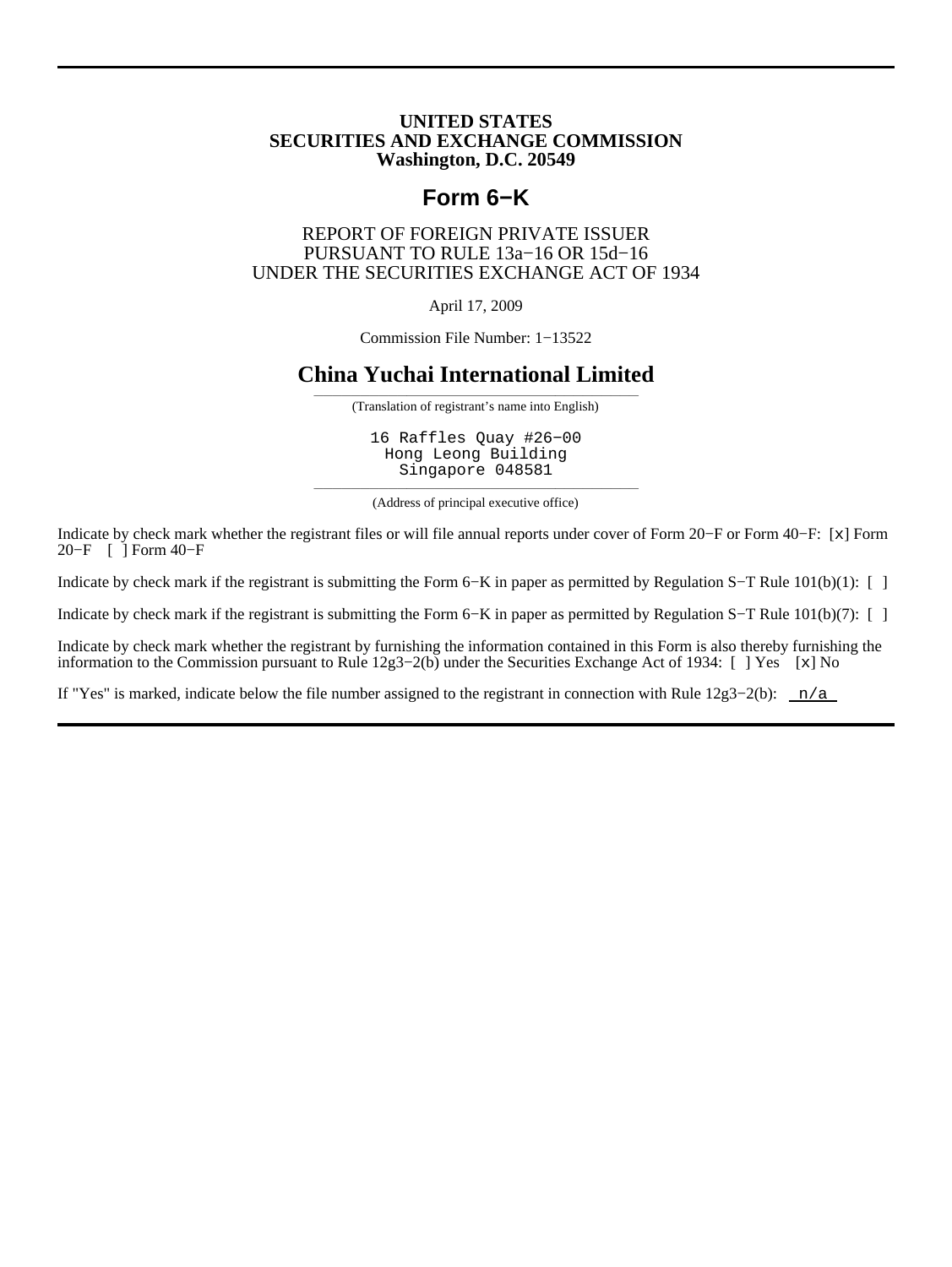TABLE OF CONTENTS

Exhibit Index −−−−−−−−−−−−−−−−−−−

99.1 Press Release dated April 17, 2009 − Results of Annual General Meeting held on April 17, 2009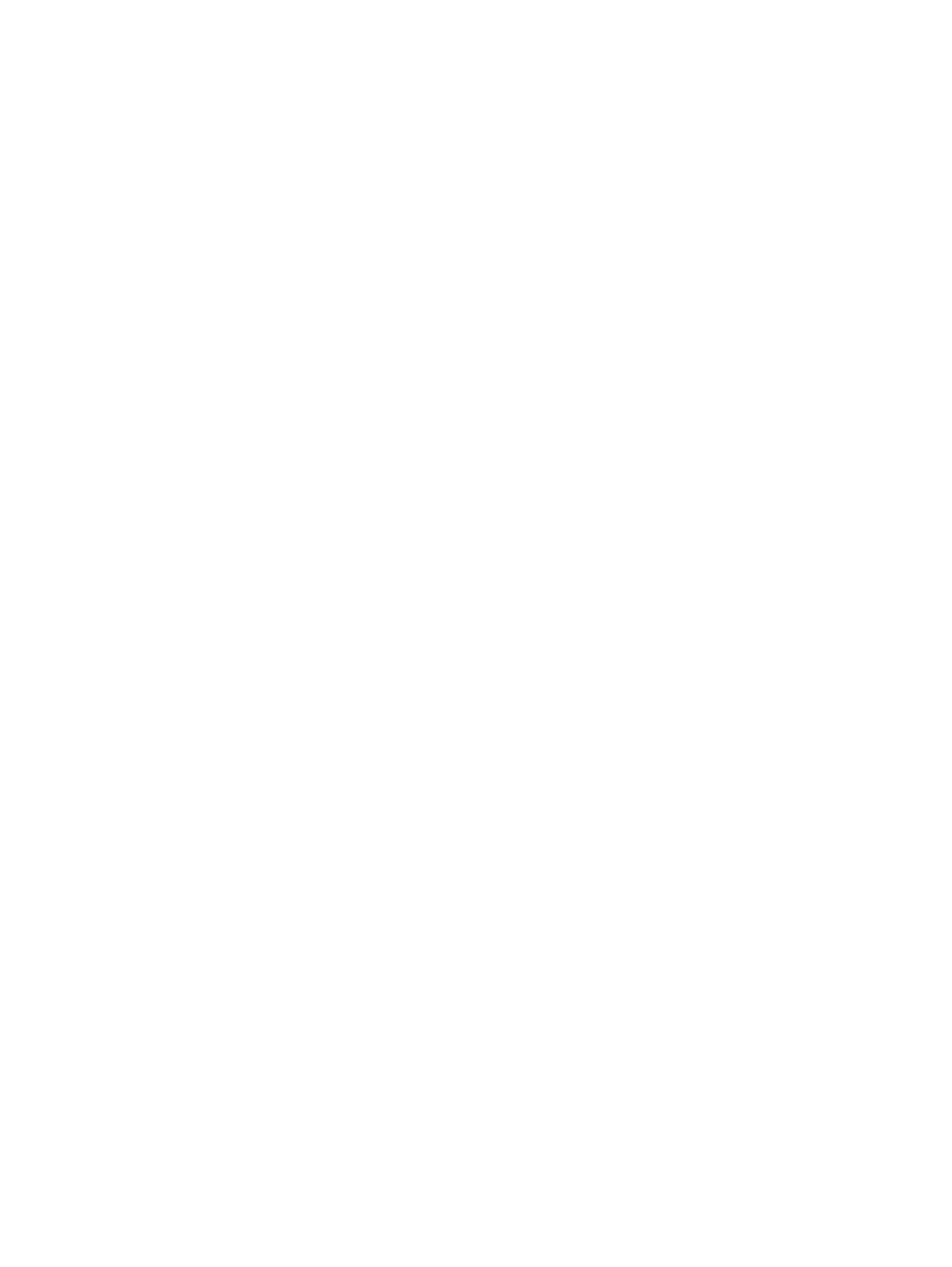### **SIGNATURES**

Pursuant to the requirements of the Securities Exchange Act of 1934, the registrant has duly caused this report to be signed on its behalf by the undersigned, thereunto duly authorized.

|                      | China Yuchai International Limited                   |
|----------------------|------------------------------------------------------|
| Date: April 17, 2009 | By: /s/Teo Tong Kooi                                 |
|                      | Name: Teo Tong Kooi<br>Title: President and Director |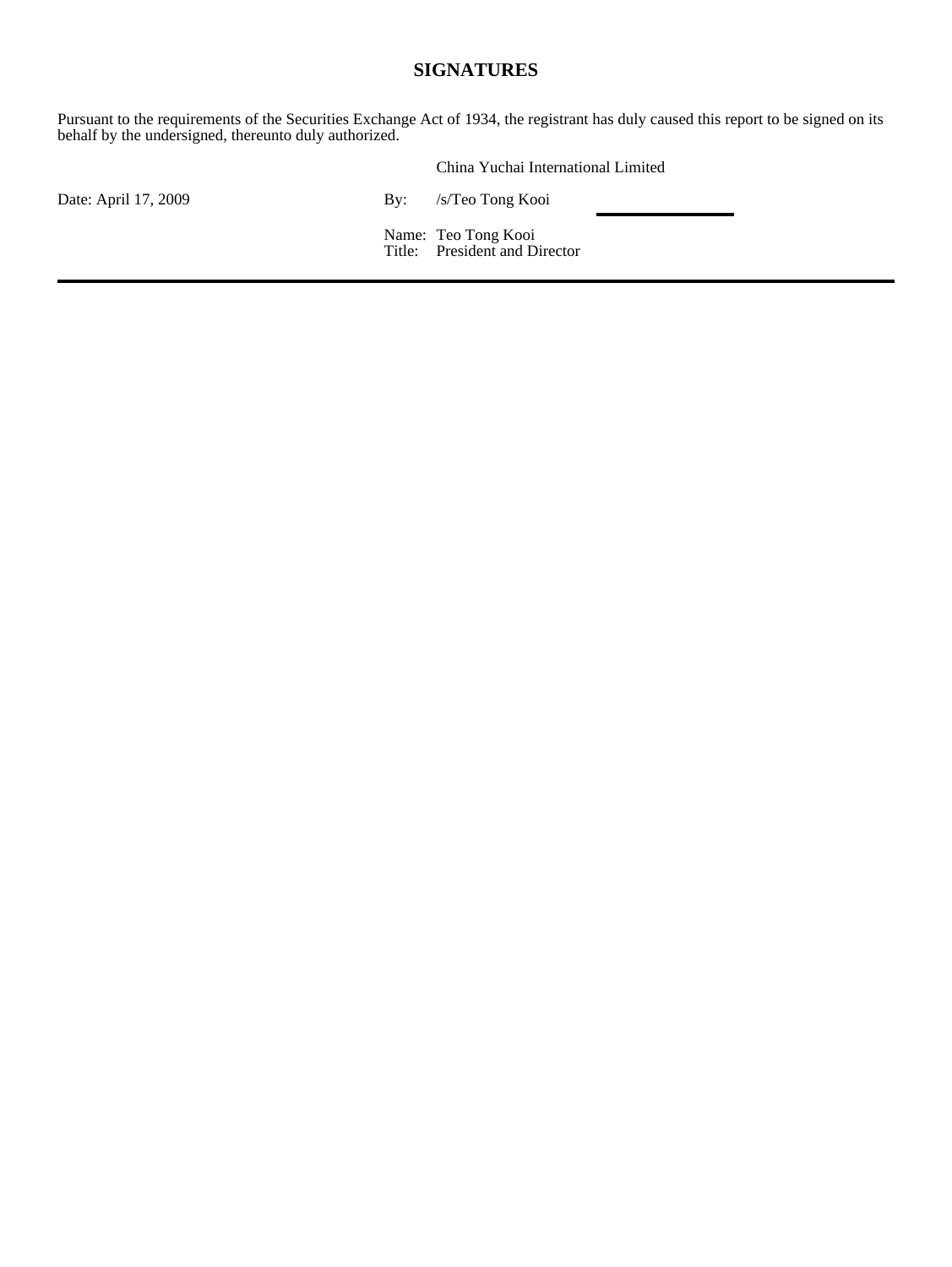## **EXHIBIT INDEX**

| <b>Exhibit No.</b> | <b>Description</b>                                                                               |
|--------------------|--------------------------------------------------------------------------------------------------|
| 99.1               | Press Release dated April 17, 2009 – Results of Annual General<br>Meeting held on April 17, 2009 |